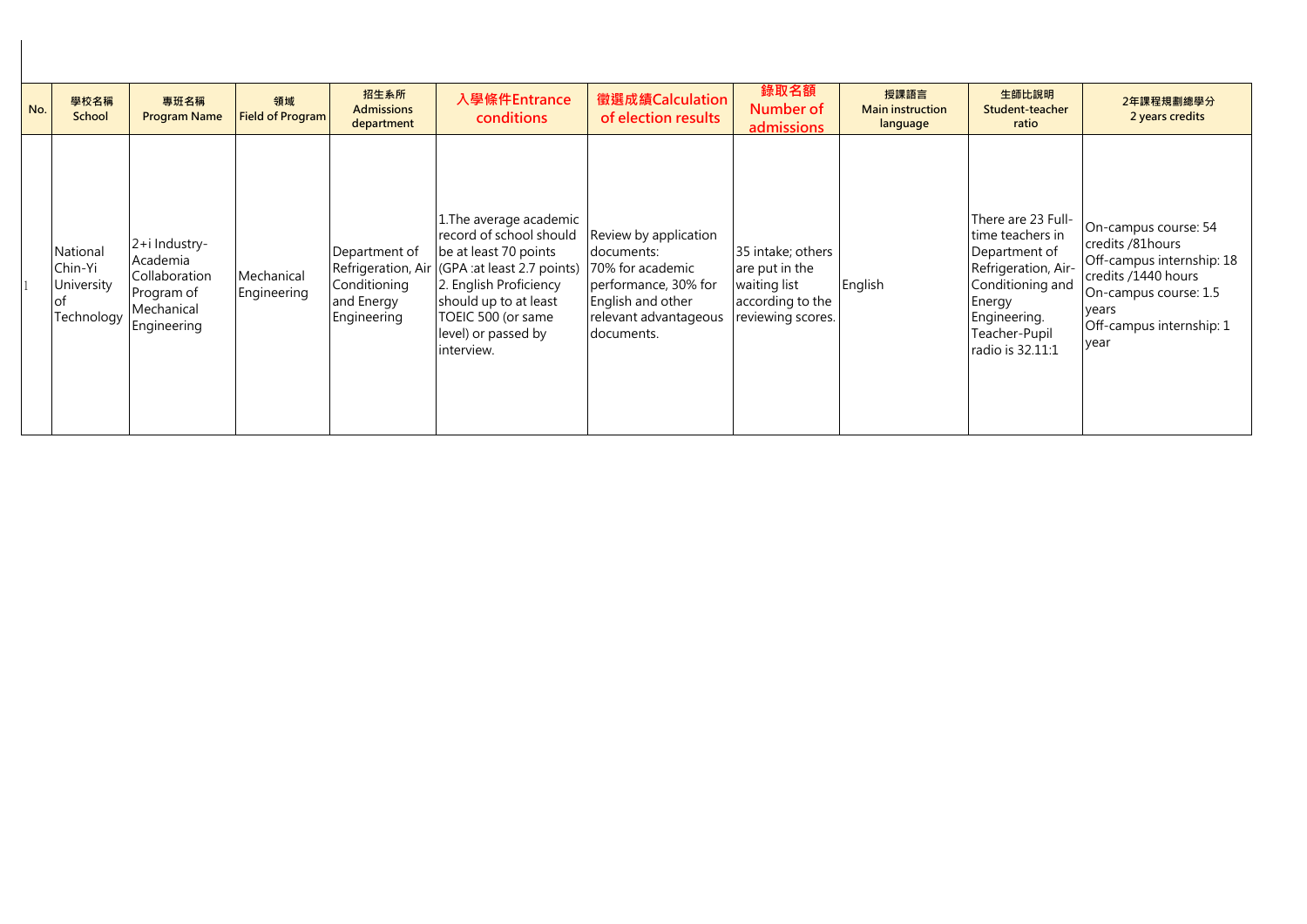## **印尼「二技(2+i)產學合作國際專班」課程規劃表 Industry-Academia Collaboration Program for Indonesian 2-year college Course Planning Table**

| 華語課程<br>chinese classes                                                                                                                                                                                                                                                                                                                      | 通識<br>課程<br><b>General education</b><br><b>COULSE</b>                  | 專業<br>核心課程<br>Profession<br>Main course             | 專業<br>選修課程<br>Profession<br><b>Flective Courses</b> | 校內實作課程<br>On-campus practice<br>course | 校外實習課程<br>(至多20學分,每學分<br>至多實習80 小時)<br>Off-campus internship | 合作企業名稱<br>cooporating company                                                                                                                                                                                                                                                                                                                           | 實習企業單位Internship business<br>unit                                                                                                                                         | 實習內容說明<br>Internship<br>description                                                                                          |
|----------------------------------------------------------------------------------------------------------------------------------------------------------------------------------------------------------------------------------------------------------------------------------------------------------------------------------------------|------------------------------------------------------------------------|-----------------------------------------------------|-----------------------------------------------------|----------------------------------------|--------------------------------------------------------------|---------------------------------------------------------------------------------------------------------------------------------------------------------------------------------------------------------------------------------------------------------------------------------------------------------------------------------------------------------|---------------------------------------------------------------------------------------------------------------------------------------------------------------------------|------------------------------------------------------------------------------------------------------------------------------|
| 【First Semester】<br>15 credits /23 hours<br>Extra hours: 126<br>【Second Semester】<br>0 credit /3 hours<br>* For those who do not<br>get TOCFL A2 level in the<br>lend of the first semester<br>of freshman are required<br>to take "Mandarin"<br>Remedial Training<br>Course" or the<br>qualification of<br>scholarship will be<br>cancelled | Second semester: 2<br>credits /2 hours<br>(include chinese<br>classes) | 52 credits/73<br>hours (include<br>Chinese classes) | 20 credits/20<br>hours                              | 26 credits/25<br>hours                 | 18 credits/1440<br><b>I</b> hours                            | lwellgo pedal's<br><b>CORPORATION /</b><br><b>REXON INDUSTRIAL CORP.,</b><br>LTD/<br>LEE MING CONSTRUCTION LEE MING CONSTRUCTION<br>$CO1$ , LTD. /<br>Nextek Engineering CORP.<br>Industrial Technology<br>Research Institute /<br>YANKEY Engineering Co., Ltd. YANKEY Engineering Co., Ltd.<br>Ingenious Engineering CORP. Ingenious Engineering CORP. | lwellgo pedal's<br>CORPORATION /<br><b>REXON INDUSTRIAL CORP.,</b><br>LTD/<br>$CO1$ , LTD. /<br>Nextek Engineering CORP.<br>Industrial Technology<br>Research Institute / | Chiller design<br>and assembly/<br>System<br>performance<br>testing/Air-<br>conditioning<br>system design<br>and manufacture |